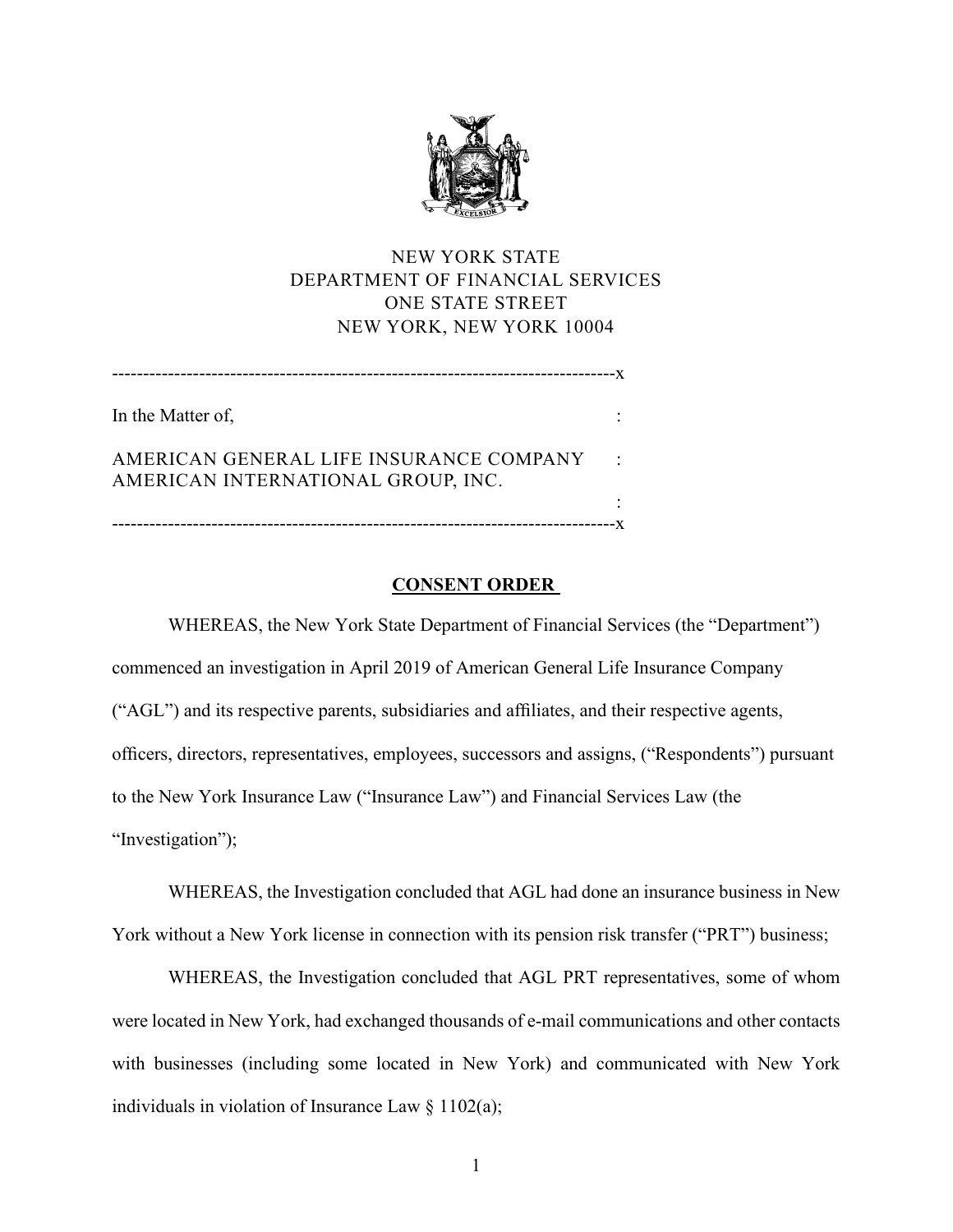WHEREAS, this Consent Order contains the Department's findings, and the relief agreed to by the Department and Respondents; and

NOW, THEREFORE, the Department and Respondents are willing to resolve all matters involving Respondents' PRT business in lieu of proceeding by notice and a hearing.

### **FINDINGS**

The findings of the Department are as follows:

#### **Relevant Entities**

1. AGL is a life insurance company domiciled in Texas. AGL is not licensed or otherwise authorized to do an insurance business in the State of New York. AGL is a wholly owned subsidiary of American International Group, Inc. ("AIG"), which is domiciled in New York.

2. The United States Life Insurance Company in the City of New York ("USL") is a wholly owned subsidiary of AIG, domiciled and licensed to do an insurance business in the State of New York.

### **Legal Background**

3. Insurance Law § 1102 prohibits any person, firm, association, corporation, or joint-stock company from doing an insurance business in New York unless appropriately licensed pursuant to the Insurance Law or exempted from licensing by the Insurance Law. Insurance Law § 1101(b)(1) states that certain acts in New York, effected by mail from outside New York or otherwise, by any person or entity, constitute doing an insurance business in New York. Such acts include making, or proposing to make, as insurer, any insurance contract, including either issuance or delivery of a policy or contract of insurance to a resident of New York or to any firm, association, or corporation authorized to do business in New York, or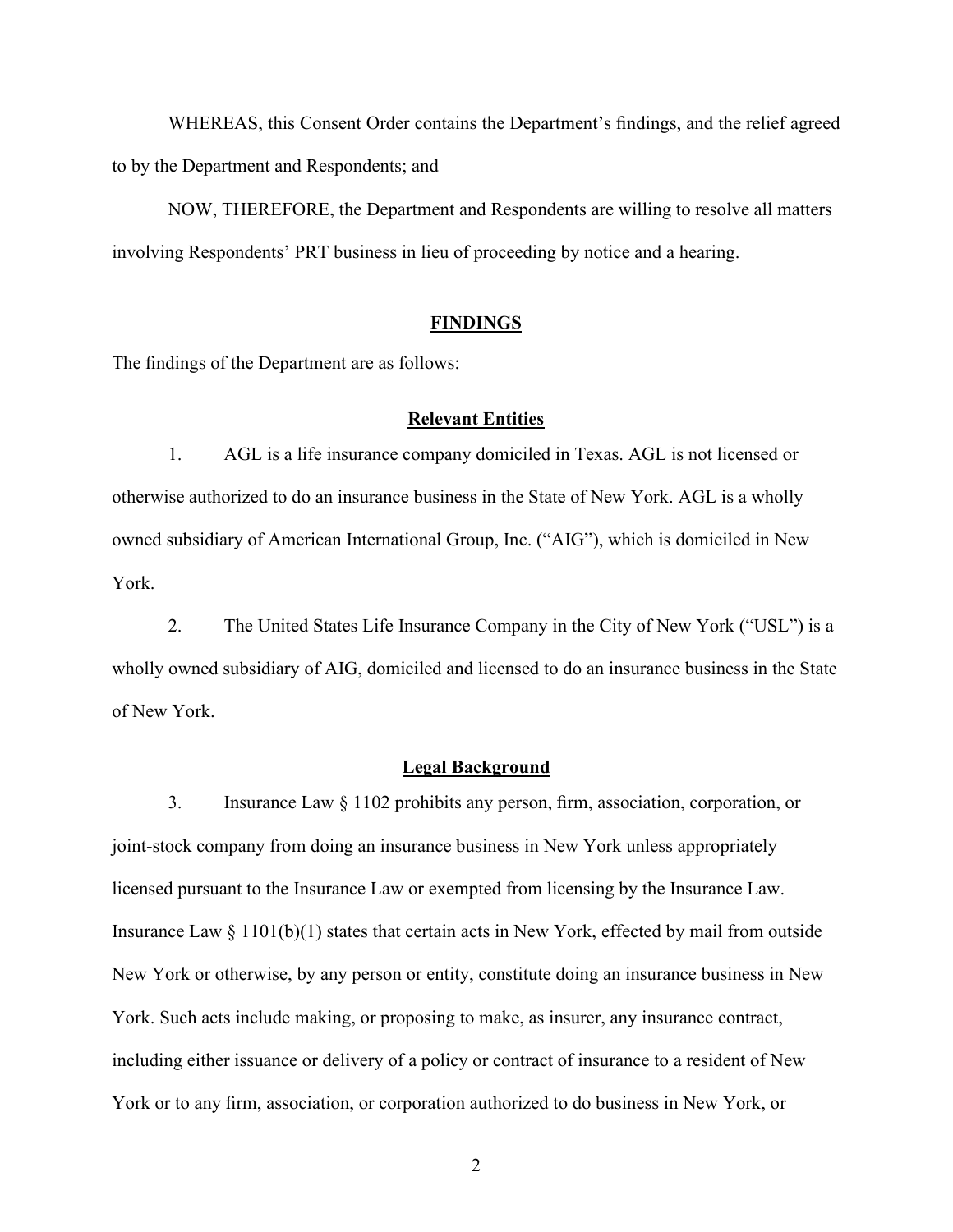solicitation of applications for any such policies or contracts; in addition to collecting any premium, membership fee, assessment, or other consideration for any policy or contract of insurance.

4. An unauthorized insurer may not make telephone calls, provide access to web portals (save for limited circumstances described in Insurance Law  $\S$  1101(b)(8)), or engage in any other manner of communication with any person in New York from outside New York, other than by mail. In addition, an unauthorized life insurer may not solicit, negotiate, or sell group annuity contracts ("GACs") through in-person meetings, telephone calls, mail, emails, access to web portals, or any other form of communication from a location in New York.

5. Insurance Law § 1102(a) provides that any person, firm, association, corporation, or joint-stock company that transacts the business of insurance in New York without an appropriate license or exemption shall, in addition to any other penalty provided by law, forfeit as a penalty the sum of one thousand dollars for the first violation and two thousand five hundred dollars for each subsequent violation.

6. The Department has stated that each instance of impermissible solicitation, negotiation, or sale of insurance by an unauthorized insurer or of improper policy servicing by an unauthorized insurer is a separate violation of Insurance Law § 1102(a).

7. In September 2019, the Department issued Insurance Circular Letter No. 10 (2019) "to remind all life insurers and insurance producers doing business in New York that an unauthorized life insurer's employees or other representatives may not solicit, negotiate, sell or service group annuity contracts . . . through in-person meetings, telephone calls, mail, emails, access to web portals or in any other manner from an office or any other location in New York.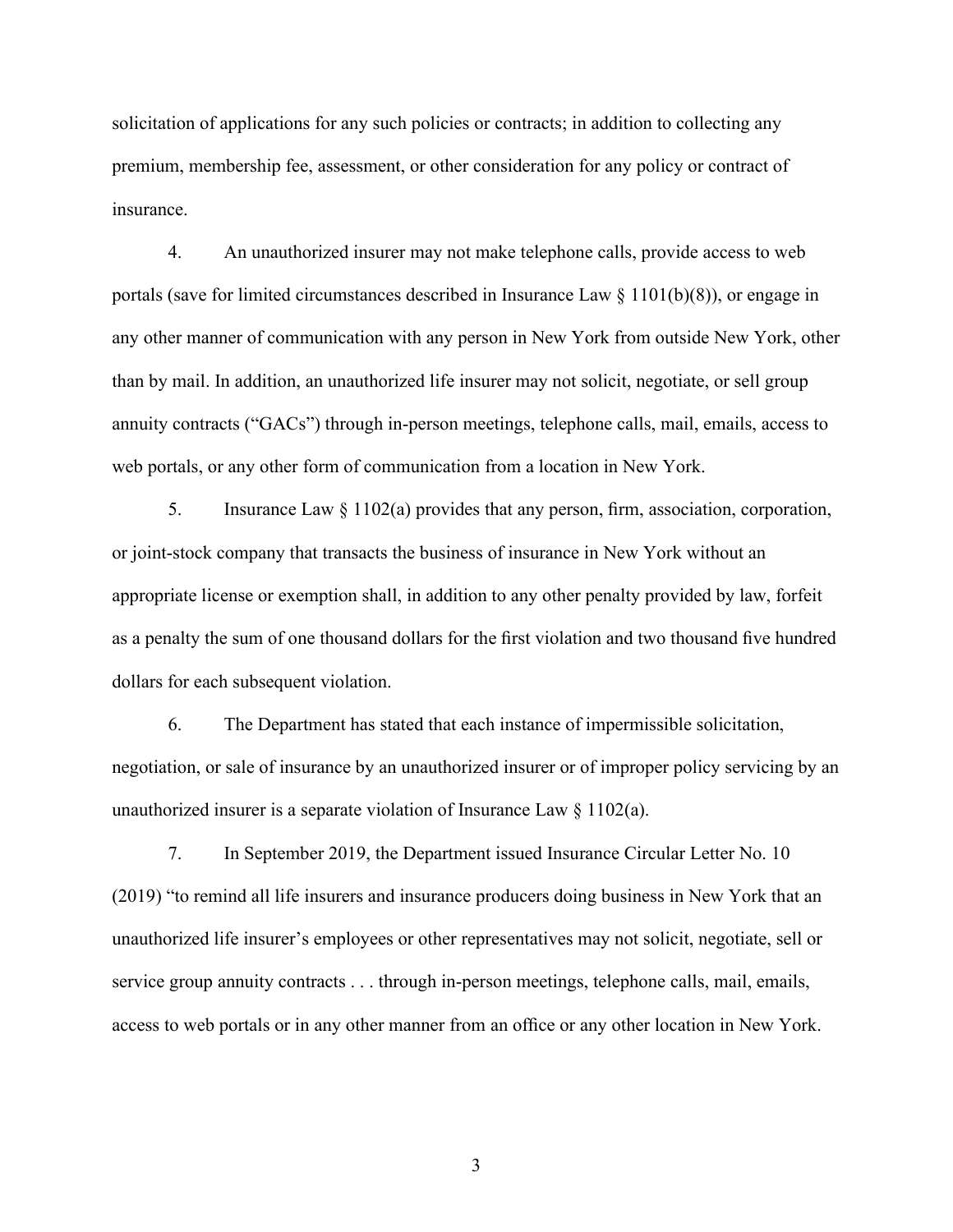In addition, an insurance producer and any other person, whether licensed by the Department . . . or otherwise, may not aid or call attention to an unauthorized insurer in New York."

#### **Factual Background**

8. A defined benefit pension plan sponsor is responsible for, among other things, administering the plan and ensuring payouts to plan participants. A pension plan sponsor is often the employer offering pension plan participation to its employees. The long-term obligation of paying out pension plan benefits to participants represents a risk which is sometimes transferred to another party in a transaction referred to as a pension risk transfer ("PRT Transaction"). In a typical PRT Transaction, the plan sponsor transfers all or a portion of the assets and liabilities of a defined benefit pension plan to a life insurance company, which, in turn, issues a GAC obligating the life insurance company to make benefit payments to plan participants or to the plan sponsor. If the GAC obligates the life insurance company to make benefit payments to plan participants directly, the plan participants receive individual annuity certificates representing their rights to benefits under the GAC.

9. PRT Transactions vary in size but are often large, complex transactions that require substantial time to complete, and involve extensive communications between the life insurance company issuing the GAC and the original plan sponsor and its representatives.

10. The U.S. PRT Transaction market consists of approximately 15 insurers. Approximately two to four insurers typically compete for transactions that involve more than \$1 billion in liabilities, while four to six insurers usually engage in transactions between \$250 million and \$1 billion. Most PRT Transactions involve partial buy-outs of retirees' long-term benefits.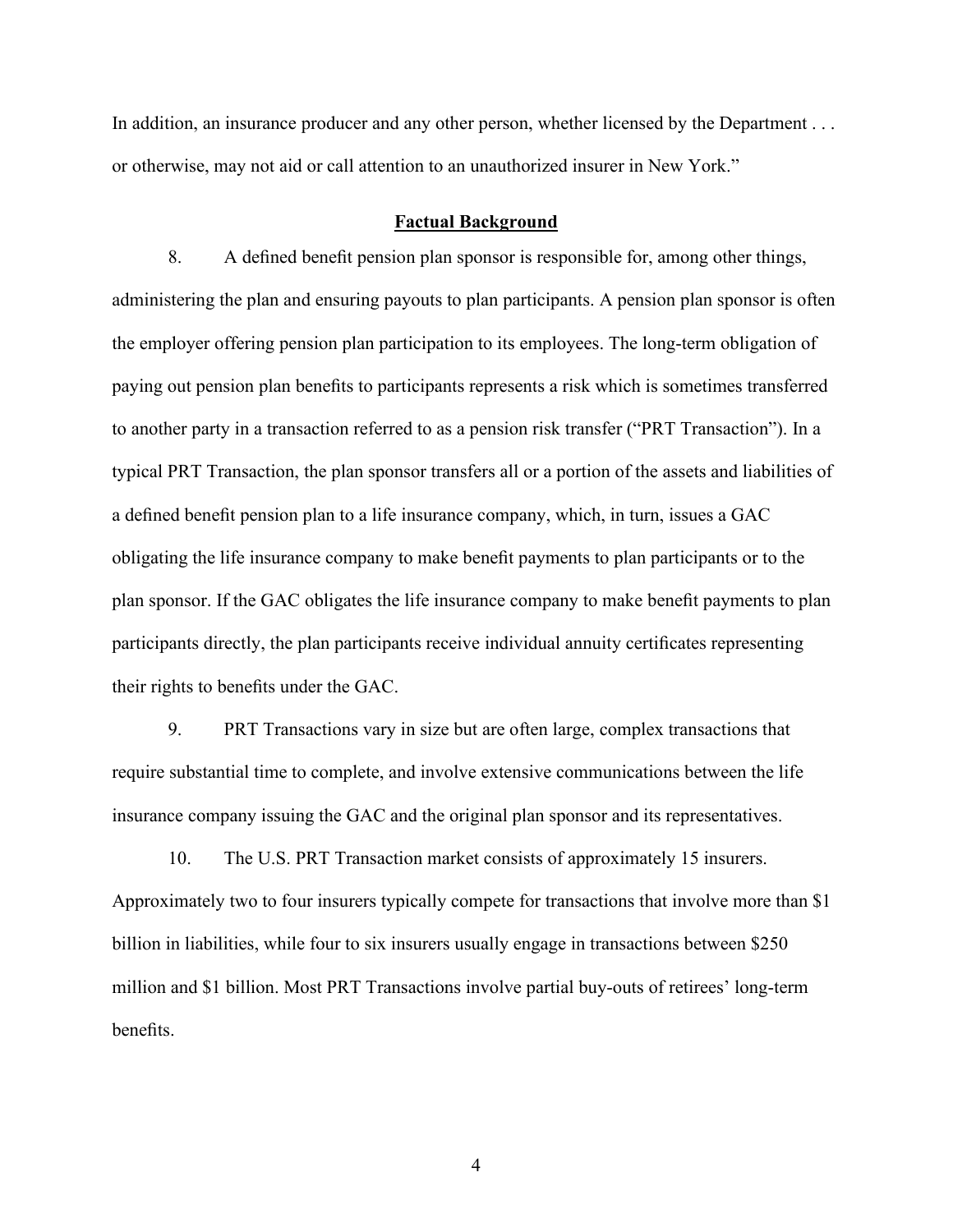#### **AIG's PRT Transactions**

11. AGL's significant contacts with the State of New York relating to the solicitation and making of PRT contracts first began in January 2014, when an AIG executive was appointed to oversee several divisions, including the PRT business, while operating out of New York. Over the course of 2014 through 2019, several PRT employees were based both in New York and New Jersey.

12. Over this time period, this executive and the other New York-based PRT employees communicated via email and phone calls with plan sponsors and consultants to solicit, negotiate, and finalize numerous PRT deals underwritten by AGL. Additionally, PRT employees outside of New York similarly communicated with plan sponsors and consultants located in New York for PRT deals underwritten by AGL.

13. As part of its investigation into AGL's PRT business in New York, the Department reviewed information related to a PRT Transaction between AGL and Company X. The transaction included 8,500 certificate holders, including 154 New York State residents, and an estimated transaction premium of \$751.7 million. One of Company X's principal places of business is in Ohio, but it also has offices across several states, including three New York locations. The Department reviewed electronic communications to and from the AGL PRT personnel primarily involved in the solicitation and negotiation of the transaction, and found that a substantial percentage violated Insurance Law  $\S 1102(a)$ . Many of these communications also suggested additional communications between PRT representatives of AGL and Company X.

14. This transaction was representative of certain of AGL's other large and jumbo deals in its complexity and contacts with New York. In total, in the time between January 1, 2014 and June 17, 2019, AGL bid on and won four large (\$500 million to \$2 billion) PRT deals. In addition to the deals it won, from January 1, 2014 to June 17, 2019, AGL bid on and lost 11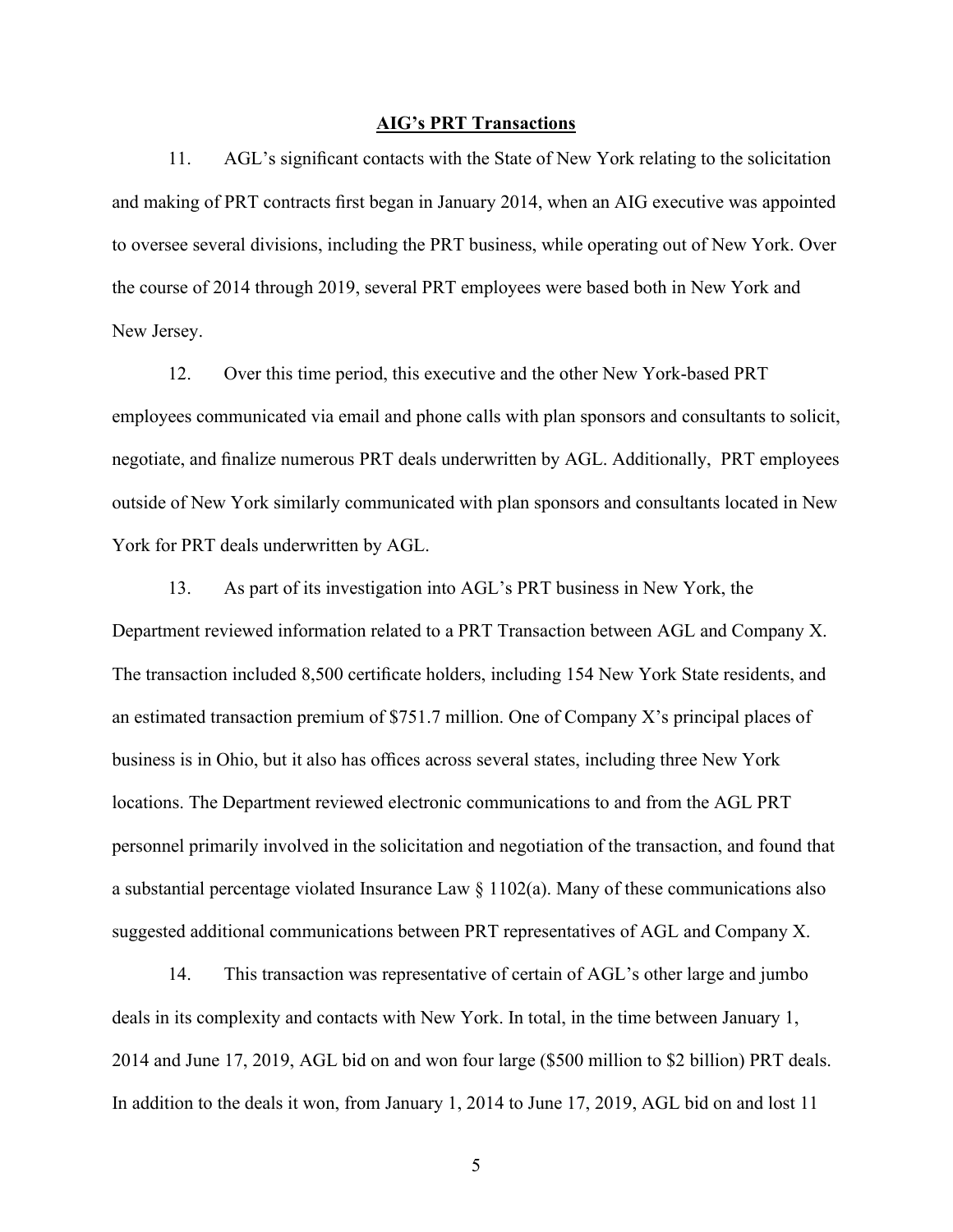large or jumbo (over \$2 billion) deals. However, none of these deals involved a plan sponsor with a principal place of business (nexus) in the State of New York.

15. In addition to communicating with New York-based representatives of various plan sponsors, AGL also responded to post-issuance questions by New York residents through a Delaware call center, and operated a PRT web portal that could be used by New York .

16. The Department's Investigation revealed thousands of communications between AGL and plan sponsors or their consultants from New York or to New York-based individuals, relating to the solicitation and negotiation of GACs, or to the servicing of New York certificate holders other than by mail, each of which constitutes a separate violation of the Insurance Law.

17. After discussing the Department's findings, AGL: (i) transitioned Company X and one other pending PRT transaction to a two-GAC structure using USL to cover New York Participants (as defined herein), (ii) launched a two-GAC structure with AGL and USL for future PRT transactions, and (iii) began the process to migrate New York Participants to a USL GAC and continues to work with the Department in regard to these New York Participants.

## **Violations**

18. By reason of the foregoing, the Department finds that AGL violated Insurance Law  $§$  1102(a).

#### **AGREEMENT**

IT IS HEREBY UNDERSTOOD AND AGREED by Respondents and all of their respective subsidiaries, affiliates, successors, assigns, agents, representatives, and employees, that:

## **Injunctive Relief**

19. For future PRT Transactions, upon receipt of premium (the "Premium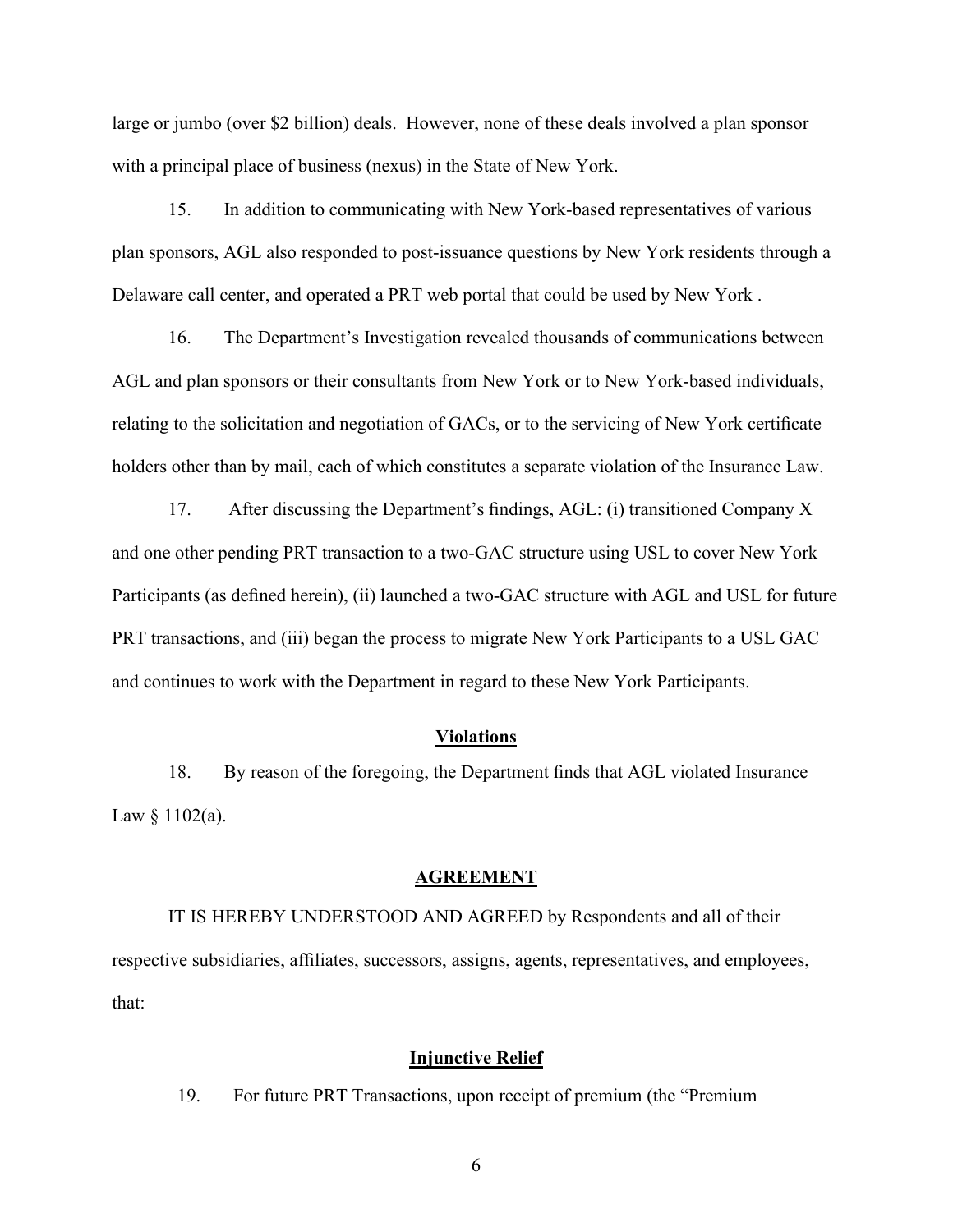Receipt Date"), a New York-licensed life insurance company will issue a GAC and certificates with respect to the census of participants residing in the State of New York ("New York Participants") provided to the issuing insurer on the Premium Receipt Date.

20. Within one month of the effective date of this Consent Order, AGL will present a plan to the Department to use a New York-licensed insurer to provide retirement benefits for some 600 New York Participants who are part of a legacy book of PRT transactions currently administered by AGL. Subsequent to that submission, the Department will solely determine whether AGL is making satisfactory progress towards fully realizing this plan. Any USL contract or certificate which may cover a New York Participant will be approved by the Department.

21. Further, PRT Transaction employees who are selling or soliciting PRT GACs in New York will obtain a New York insurance agent's license. Such individuals will also be appointed as agents by USL.

22. AGL will continue to provide guidance for PRT Transactions to assure no AGL employees will solicit, negotiate, or sell PRT Transactions, GACs, or related annuity certificates on behalf of AGL, through in-person meetings, telephone calls, mail, emails, access to web portals, or in any other manner, from an office or any other location in New York or into New York.

23. Respondent shall comply with New York Insurance Law  $\S 1101$ , as well as all other applicable New York laws and regulations, with respect to the subject matter herein.

## **Monetary Penalty**

24. No later than ten (10) business days after the Effective Date (as defined below) of this Consent Order, Respondents shall pay a civil monetary penalty of 12 million dollars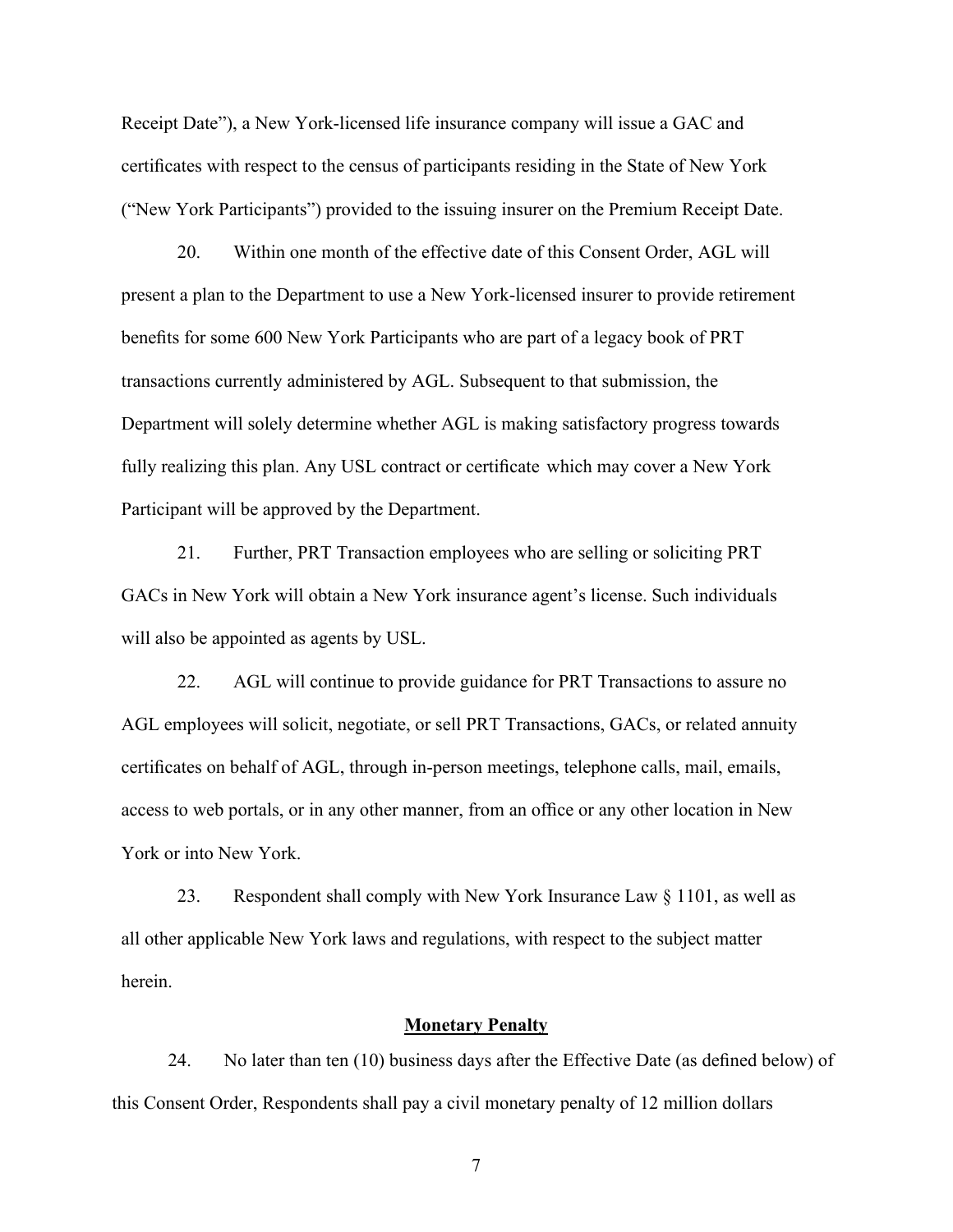(\$12,000,000) to the Department. The payment shall be made by wire transfer in accordance with the Department's instructions.

25. Respondents shall not seek or accept, directly or indirectly, reimbursement or indemnification, including but not limited to payment made pursuant to any insurance policy referenced in this Consent Order, or from any of Respondents' parents, subsidiaries, or affiliates, with regard to any or all of the amounts payable pursuant to this Consent Order. However, nothing in this paragraph shall prevent Respondents from prosecuting malpractice claims against third parties.

26. Respondents shall not claim, assert, or apply for a tax deduction or tax credit with regard to any U.S. federal, state, or local tax, directly or indirectly, for any portion of the civil monetary penalty paid pursuant to this Consent Order.

## **Other Provisions**

27. Respondents submit to the authority of the Superintendent of Financial Services of the State of New York (the "Superintendent") to effectuate this Consent Order.

28. AGL shall submit to the Department annual affidavits of compliance with the terms of this Consent Order for a period of three (3) years commencing from the Effective Date of this Consent Order.

<span id="page-7-0"></span>29. If the Department believes Respondents to be in material breach of this Consent Order, the Department will provide written notice to Respondents and they must, within ten business days of receiving such notice, or on a later date if so determined in the Department's sole discretion, appear before the Department to demonstrate that no material breach has occurred or, to the extent pertinent, that the breach is immaterial or has been cured.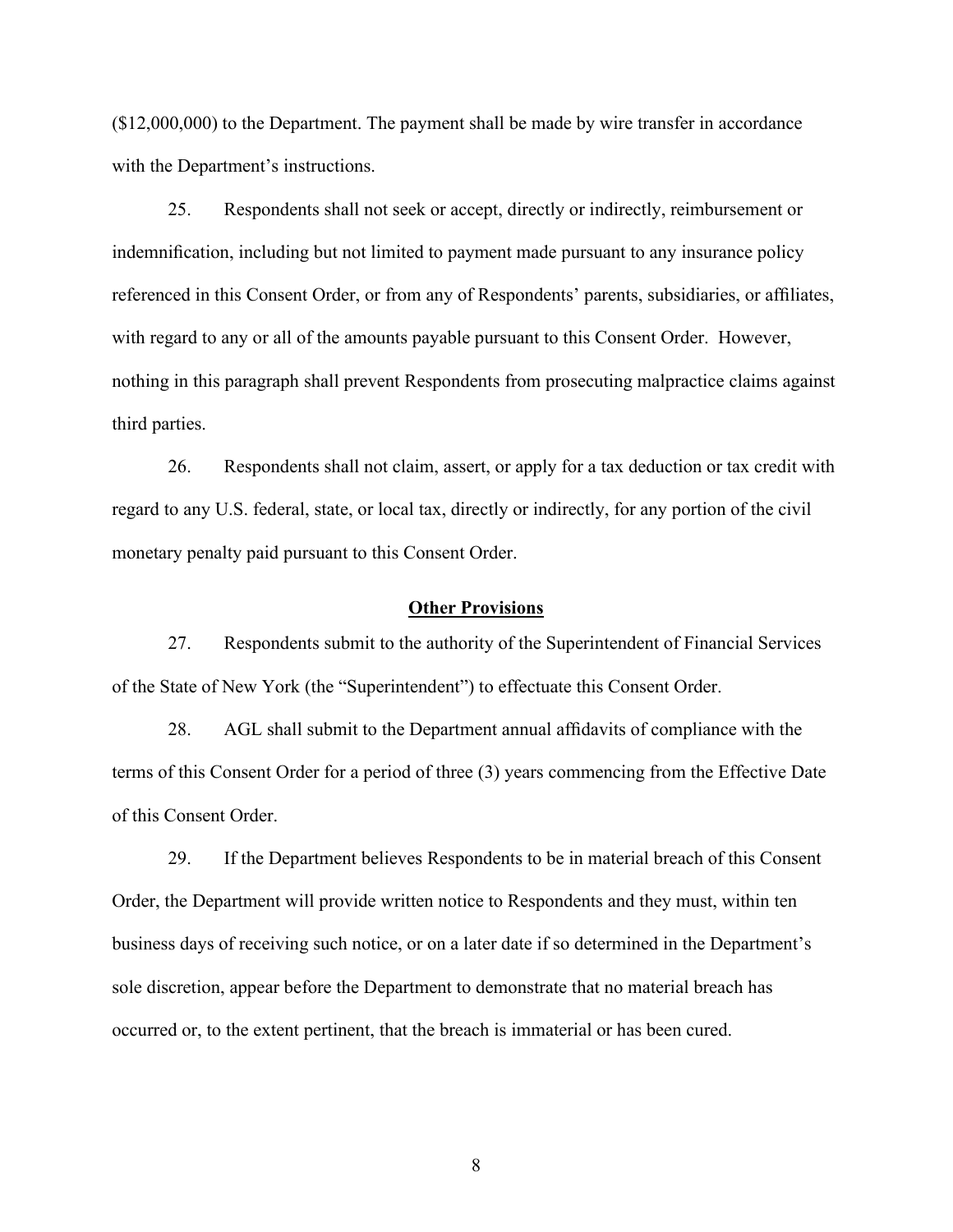30. Respondents' failure to make the required showing within the designated time period as set forth in Paragraph [29](#page-7-0) of this Consent Order shall be presumptive evidence of Respondents' material breach. Upon a finding by the Department that any Respondent has breached this Consent Order, the Department has all the remedies available to it under all applicable laws and may use any evidence available to it in connection with any ensuing hearings, notices, orders, and other remedies that are available.

31. The Department has agreed to the terms of this Consent Order based on, among other things, representations made to the Department by AIG and AGL, either directly or through counsel, and the Department's own factual Investigation. To the extent that representations made by AIG and AGL are later found to be materially incomplete or materially inaccurate, this Consent Order is voidable by the Superintendent in her sole discretion.

32. Upon the Department's request, Respondents shall provide all documentation and information reasonably necessary for the Department to verify compliance with this Consent Order.

33. AIG and AGL represent and warrant, through the signatures below, that the terms and conditions of this Consent Order are duly approved, and the execution of this Consent Order is duly authorized.

34. All written communications to any party pursuant to this Consent Order shall be in writing and shall be directed as follows: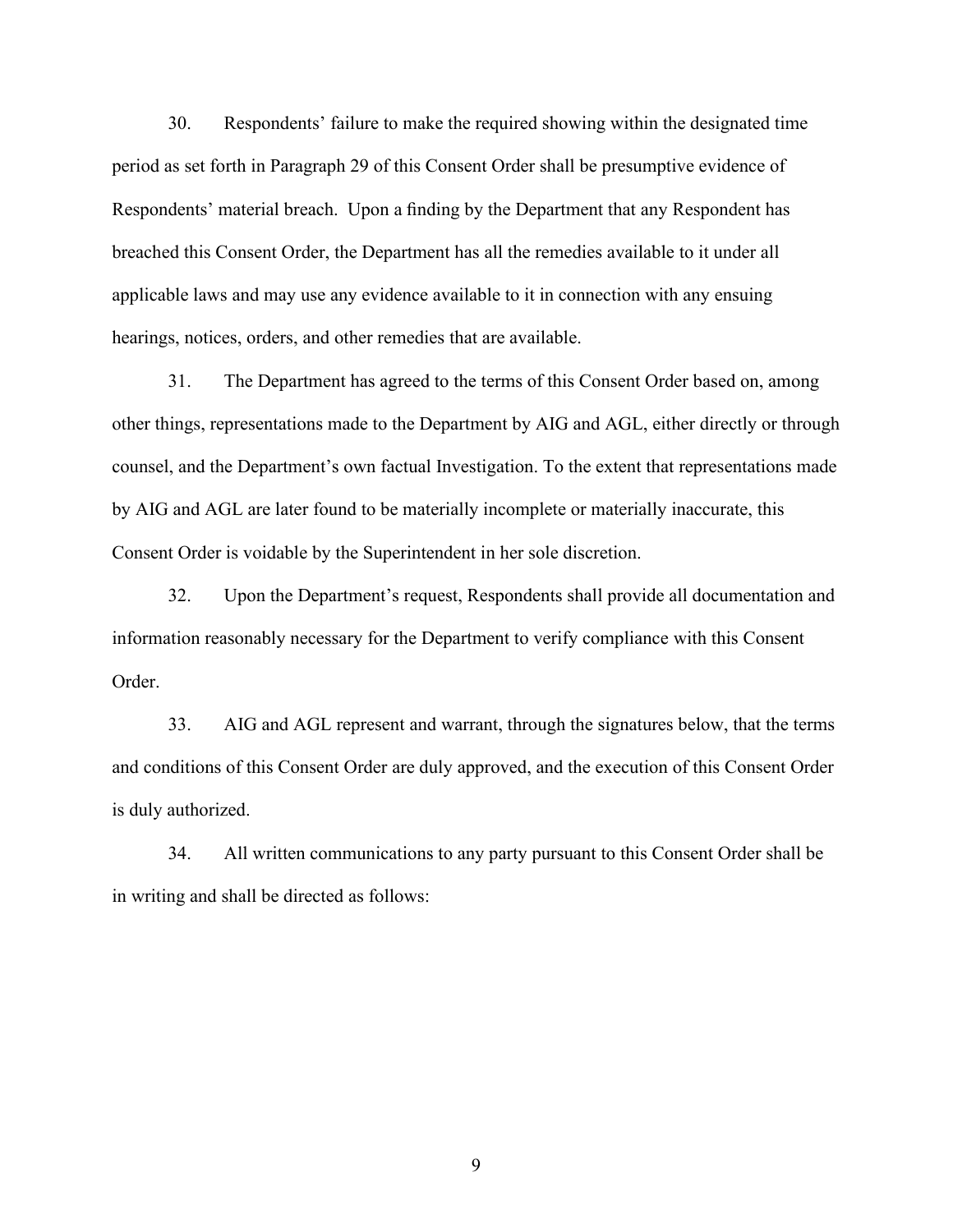#### **For the Department:**

Laura Meehan Senior Assistant Deputy Superintendent for Enforcement New York State Department of Financial Services One State Street New York, New York 10004-1511

Sarah Walls Senior Assistant Deputy Superintendent for Enforcement New York State Department of Financial Services One State Street New York, New York 10004-1511

Lillian Grinnell Attorney Excelsior Fellow, Enforcement New York State Department of Financial Services One State Street New York, New York 10004-1511

## **For Respondents:**

Jonathan Novak President & CEO, Institutional Markets American General Life Insurance Company 10880 Wilshire Blvd, Los Angeles, CA 90024

General Counsel American General Life Insurance Company 2919 Allen Parkway, Woodson Tower, L4-01 Houston, Texas 77019

35. This Consent Order and any dispute thereunder shall be governed by the laws of

the State of New York without regard to any conflicts of laws principles.

36. Respondents waive all rights to further notice and hearing in this matter as to any

allegations of past violations by the Department's Consumer Protection and Financial

Enforcement Division up to and including the Effective Date of this Consent Order and agree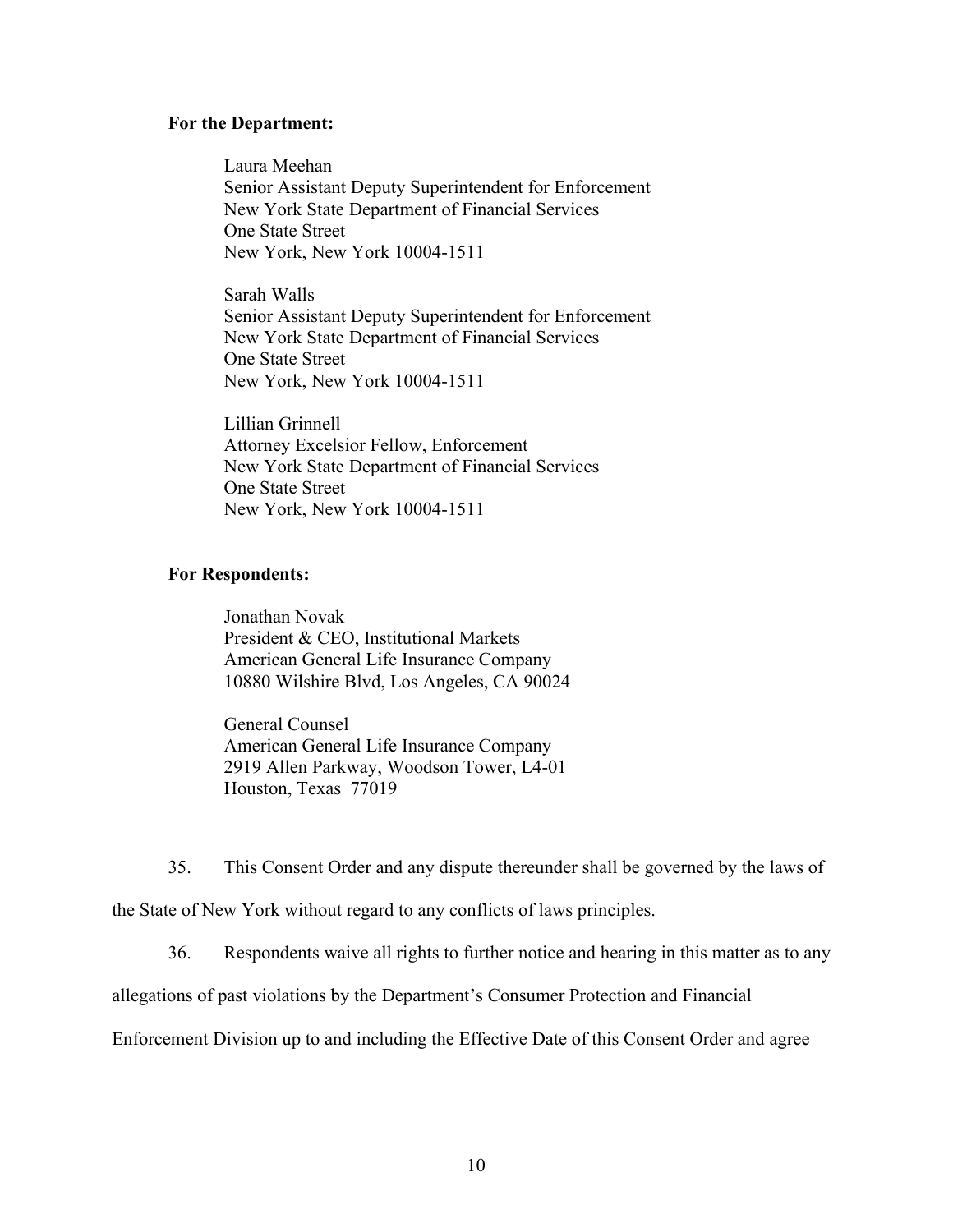that no provision of this Consent Order is subject to review in any court or tribunal outside of the Department.

37. This Consent Order is binding on the parties, as well as any successors and assigns. This Consent Order does not bind any federal or other state agency or any law enforcement authority.

38. This Consent Order may not be altered, modified, or changed unless in writing signed by all the parties hereto.

39. The Consent Order shall be enforceable and remain in effect unless stayed or terminated in writing by the Superintendent or her designee.

40. This Consent Order constitutes the entire agreement between the Department and Respondents, and supersedes any prior communication, understanding, or agreement, whether written or oral, concerning the subject matter of this Consent Order.

41. No inducement, promise, understanding, condition, or warranty not set forth in this Consent Order has been relied upon by any party to this Consent Order.

42. In the event that one or more provisions contained in this Consent Order shall for any reason be held invalid, illegal, or unenforceable in any respect, such invalidity, illegality, or unenforceability shall not affect any other provision of this Consent Order.

43. Upon the parties' execution of this Consent Order, the Department will discontinue the Investigation as to and against Respondents solely with respect to the practices set forth herein through the Effective Date of this Consent Order. No further action will be taken by the Department against Respondents for the conduct set forth in this Consent Order provided they comply with the terms of the Consent Order.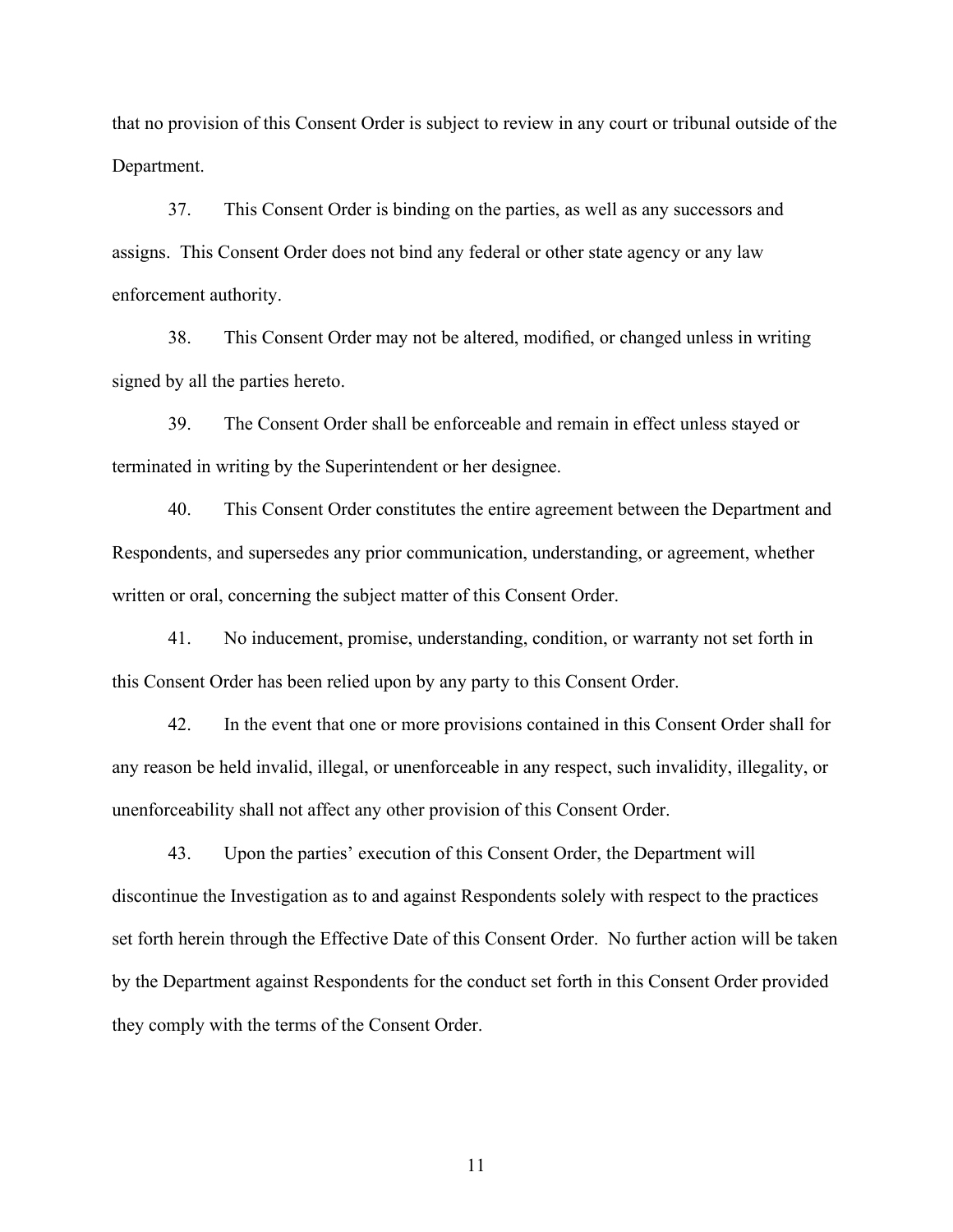44. Nothing in this Consent Order shall be construed to prevent any consumer from pursuing any right or remedy at law.

45. Except with regard to the enforcement of this Consent Order, Respondents' consent to the provisions of this Consent Order does not bar, estop, waive, or otherwise prevent Respondents from raising any defenses to any action taken by any federal or state agency or department, or any private action against Respondents.

46. This Consent Order may be executed in one or more counterparts and shall become effective when such counterparts have been signed by each of the parties hereto and the Consent Order is So Ordered by the Superintendent of Financial Services or her designee (the "Effective Date").

*(The remainder of this page is intentionally blank.)*